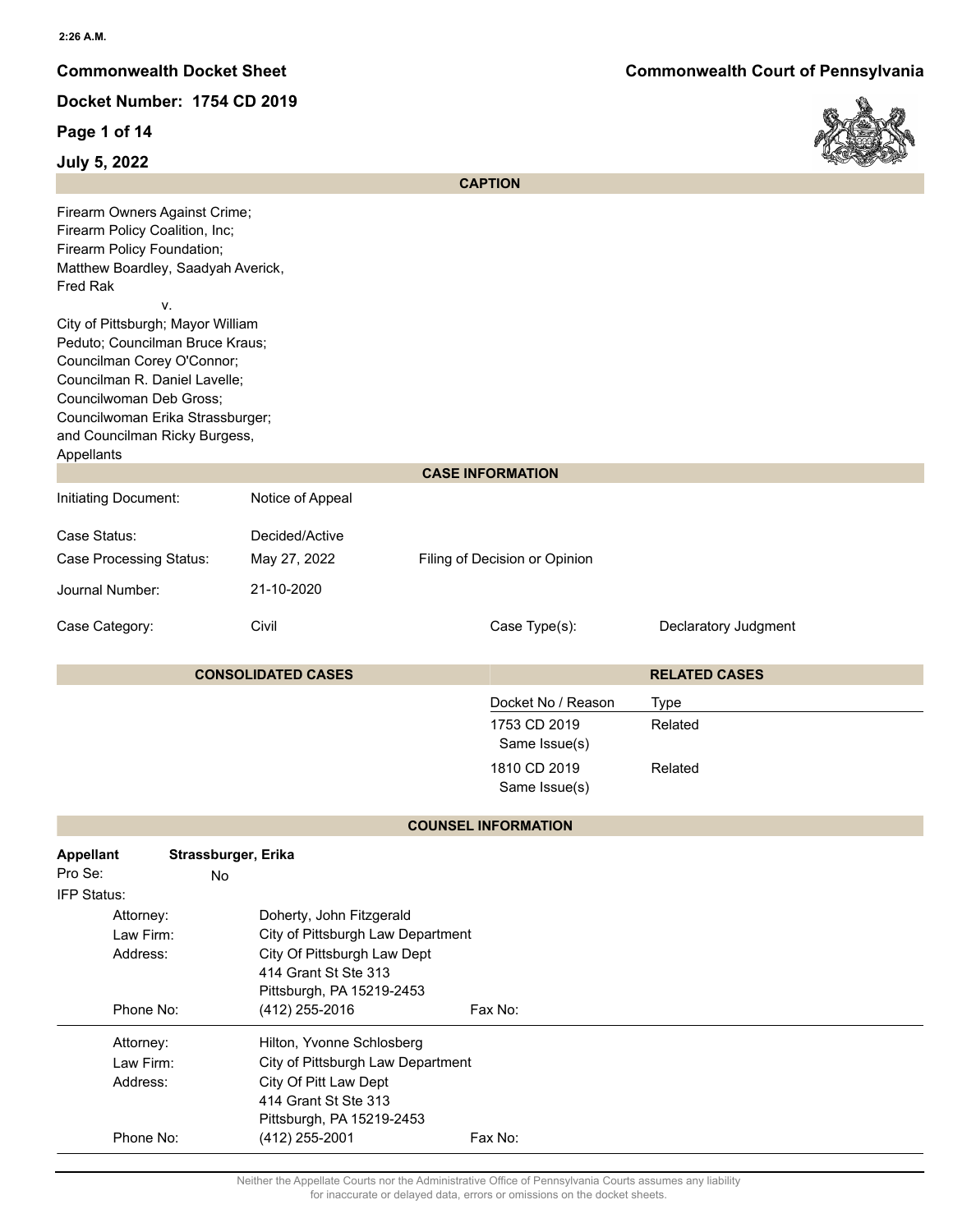# **Page 2 of 14**

# **July 5, 2022**

**Commonwealth Docket Sheet Commonwealth Court of Pennsylvania**



|                  |                     |                                   | <b>COUNSEL INFORMATION</b> |  |
|------------------|---------------------|-----------------------------------|----------------------------|--|
| <b>Appellant</b> | Strassburger, Erika |                                   |                            |  |
| Pro Se:          | No                  |                                   |                            |  |
| IFP Status:      |                     |                                   |                            |  |
| Attorney:        |                     | Kobee, Wendy                      |                            |  |
| Law Firm:        |                     | City of Pittsburgh Law Department |                            |  |
| Address:         |                     | City Of Pittsburgh Dept Of Law    |                            |  |
|                  |                     | 414 Grant St Ste 313              |                            |  |
|                  |                     | Pittsburgh, PA 15219-2419         |                            |  |
|                  | Phone No:           | (412) 523-4111                    | Fax No:                    |  |
| <b>Appellant</b> | Peduto, William     |                                   |                            |  |
| Pro Se:          | No                  |                                   |                            |  |
| IFP Status:      |                     |                                   |                            |  |
| Attorney:        |                     | Doherty, John Fitzgerald          |                            |  |
| Law Firm:        |                     | City of Pittsburgh Law Department |                            |  |
| Address:         |                     | City Of Pittsburgh Law Dept       |                            |  |
|                  |                     | 414 Grant St Ste 313              |                            |  |
|                  |                     | Pittsburgh, PA 15219-2453         |                            |  |
|                  | Phone No:           | (412) 255-2016                    | Fax No:                    |  |
| Attorney:        |                     | Hilton, Yvonne Schlosberg         |                            |  |
| Law Firm:        |                     | City of Pittsburgh Law Department |                            |  |
| Address:         |                     | City Of Pitt Law Dept             |                            |  |
|                  |                     | 414 Grant St Ste 313              |                            |  |
|                  |                     | Pittsburgh, PA 15219-2453         |                            |  |
|                  | Phone No:           | (412) 255-2001                    | Fax No:                    |  |
| Attorney:        |                     | Kobee, Wendy                      |                            |  |
| Law Firm:        |                     | City of Pittsburgh Law Department |                            |  |
| Address:         |                     | City Of Pittsburgh Dept Of Law    |                            |  |
|                  |                     | 414 Grant St Ste 313              |                            |  |
|                  |                     | Pittsburgh, PA 15219-2419         |                            |  |
|                  | Phone No:           | (412) 523-4111                    | Fax No:                    |  |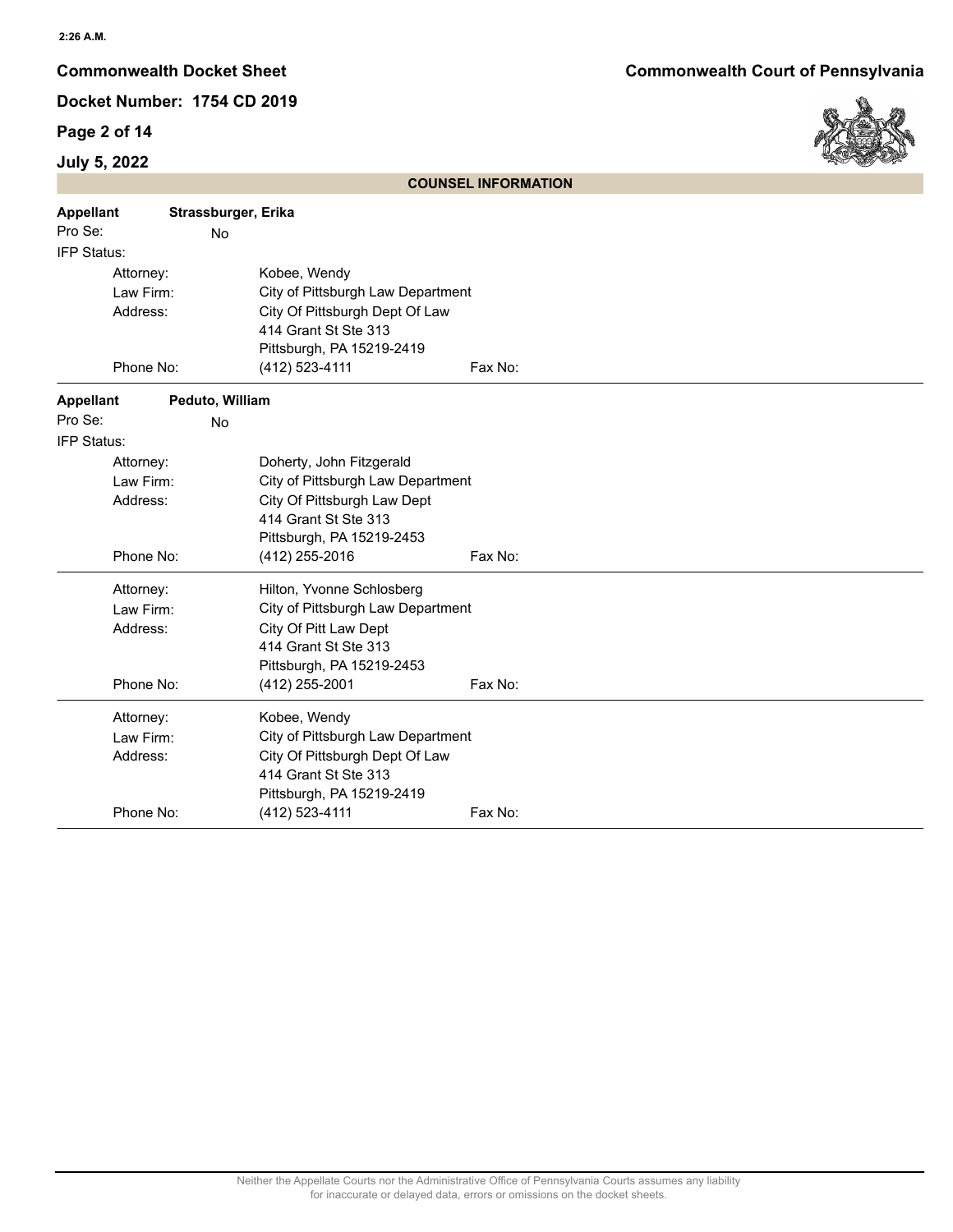# **Page 3 of 14**



|                  | <b>COUNSEL INFORMATION</b> |                                   |         |  |
|------------------|----------------------------|-----------------------------------|---------|--|
| <b>Appellant</b> | O'Connor, Corey            |                                   |         |  |
| Pro Se:          | No                         |                                   |         |  |
| IFP Status:      |                            |                                   |         |  |
|                  | Attorney:                  | Doherty, John Fitzgerald          |         |  |
|                  | Law Firm:                  | City of Pittsburgh Law Department |         |  |
|                  | Address:                   | City Of Pittsburgh Law Dept       |         |  |
|                  |                            | 414 Grant St Ste 313              |         |  |
|                  |                            | Pittsburgh, PA 15219-2453         |         |  |
|                  | Phone No:                  | (412) 255-2016                    | Fax No: |  |
|                  | Attorney:                  | Hilton, Yvonne Schlosberg         |         |  |
|                  | Law Firm:                  | City of Pittsburgh Law Department |         |  |
|                  | Address:                   | City Of Pitt Law Dept             |         |  |
|                  |                            | 414 Grant St Ste 313              |         |  |
|                  |                            | Pittsburgh, PA 15219-2453         |         |  |
|                  | Phone No:                  | (412) 255-2001                    | Fax No: |  |
|                  | Attorney:                  | Kobee, Wendy                      |         |  |
|                  | Law Firm:                  | City of Pittsburgh Law Department |         |  |
|                  | Address:                   | City Of Pittsburgh Dept Of Law    |         |  |
|                  |                            | 414 Grant St Ste 313              |         |  |
|                  |                            | Pittsburgh, PA 15219-2419         |         |  |
|                  | Phone No:                  | (412) 523-4111                    | Fax No: |  |
| <b>Appellant</b> | Lavelle, R. Daniel         |                                   |         |  |
| Pro Se:          | No                         |                                   |         |  |
| IFP Status:      |                            |                                   |         |  |
|                  | Attorney:                  | Doherty, John Fitzgerald          |         |  |
|                  | Law Firm:                  | City of Pittsburgh Law Department |         |  |
|                  | Address:                   | City Of Pittsburgh Law Dept       |         |  |
|                  |                            | 414 Grant St Ste 313              |         |  |
|                  |                            | Pittsburgh, PA 15219-2453         |         |  |
|                  | Phone No:                  | $(412)$ 255-2016                  | Fax No: |  |
|                  | Attorney:                  | Hilton, Yvonne Schlosberg         |         |  |
|                  | Law Firm:                  | City of Pittsburgh Law Department |         |  |
|                  | Address:                   | City Of Pitt Law Dept             |         |  |
|                  |                            | 414 Grant St Ste 313              |         |  |
|                  |                            | Pittsburgh, PA 15219-2453         |         |  |
|                  | Phone No:                  | $(412)$ 255-2001                  | Fax No: |  |
|                  | Attorney:                  | Kobee, Wendy                      |         |  |
|                  | Law Firm:                  | City of Pittsburgh Law Department |         |  |
|                  | Address:                   | City Of Pittsburgh Dept Of Law    |         |  |
|                  |                            | 414 Grant St Ste 313              |         |  |
|                  |                            | Pittsburgh, PA 15219-2419         |         |  |
|                  | Phone No:                  | (412) 523-4111                    | Fax No: |  |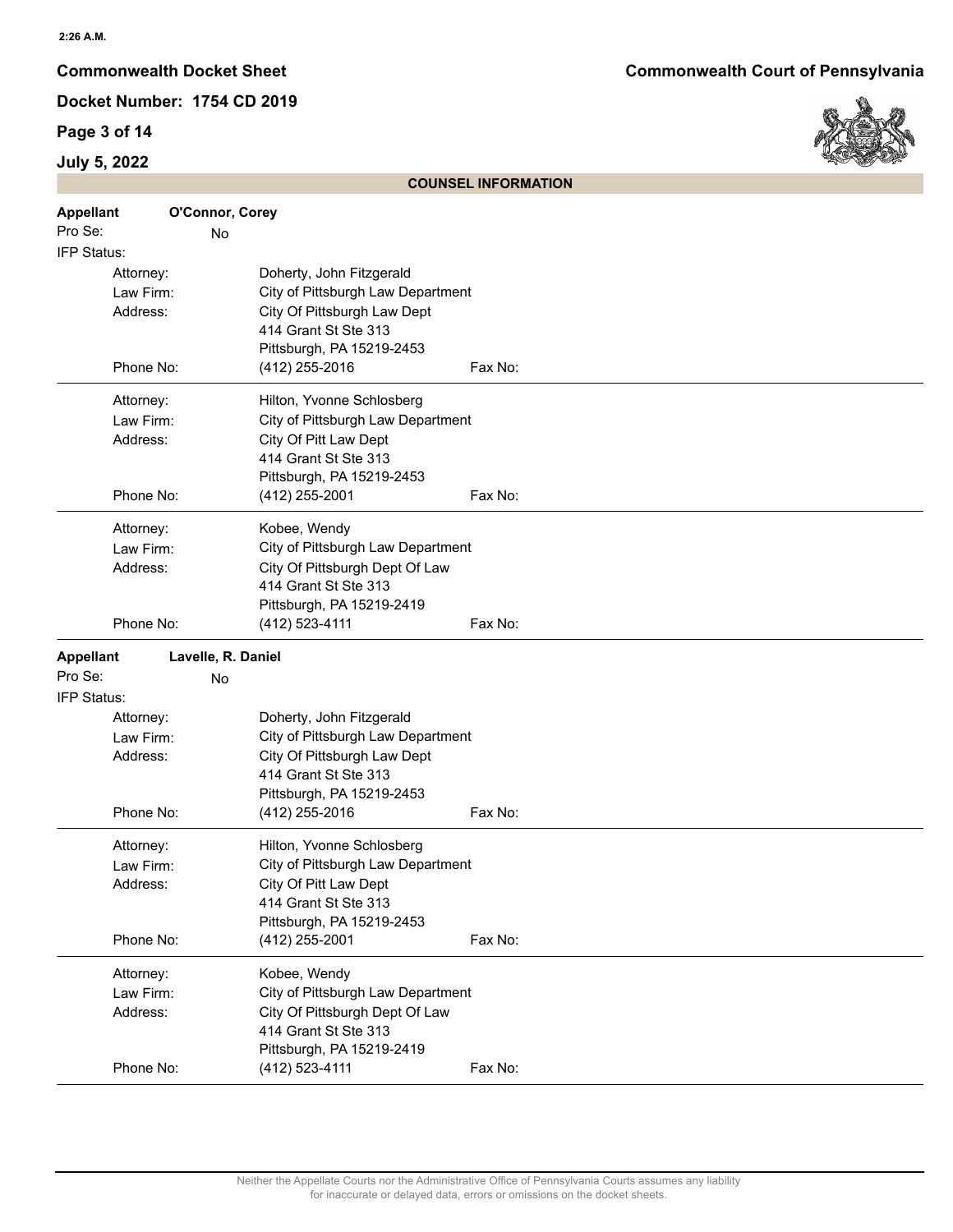## **Page 4 of 14**



|                  | <b>COUNSEL INFORMATION</b> |                                   |         |  |  |
|------------------|----------------------------|-----------------------------------|---------|--|--|
| <b>Appellant</b> | Kraus, Bruce               |                                   |         |  |  |
| Pro Se:          | No                         |                                   |         |  |  |
| IFP Status:      |                            |                                   |         |  |  |
| Attorney:        |                            | Doherty, John Fitzgerald          |         |  |  |
| Law Firm:        |                            | City of Pittsburgh Law Department |         |  |  |
| Address:         |                            | City Of Pittsburgh Law Dept       |         |  |  |
|                  |                            | 414 Grant St Ste 313              |         |  |  |
|                  |                            | Pittsburgh, PA 15219-2453         |         |  |  |
| Phone No:        |                            | (412) 255-2016                    | Fax No: |  |  |
| Attorney:        |                            | Hilton, Yvonne Schlosberg         |         |  |  |
| Law Firm:        |                            | City of Pittsburgh Law Department |         |  |  |
| Address:         |                            | City Of Pitt Law Dept             |         |  |  |
|                  |                            | 414 Grant St Ste 313              |         |  |  |
|                  |                            | Pittsburgh, PA 15219-2453         |         |  |  |
| Phone No:        |                            | (412) 255-2001                    | Fax No: |  |  |
| Attorney:        |                            | Kobee, Wendy                      |         |  |  |
| Law Firm:        |                            | City of Pittsburgh Law Department |         |  |  |
| Address:         |                            | City Of Pittsburgh Dept Of Law    |         |  |  |
|                  |                            | 414 Grant St Ste 313              |         |  |  |
|                  |                            | Pittsburgh, PA 15219-2419         |         |  |  |
| Phone No:        |                            | (412) 523-4111                    | Fax No: |  |  |
| <b>Appellant</b> | Gross, Deb                 |                                   |         |  |  |
| Pro Se:          | No                         |                                   |         |  |  |
| IFP Status:      |                            |                                   |         |  |  |
| Attorney:        |                            | Doherty, John Fitzgerald          |         |  |  |
| Law Firm:        |                            | City of Pittsburgh Law Department |         |  |  |
| Address:         |                            | City Of Pittsburgh Law Dept       |         |  |  |
|                  |                            | 414 Grant St Ste 313              |         |  |  |
|                  |                            | Pittsburgh, PA 15219-2453         |         |  |  |
| Phone No:        |                            | (412) 255-2016                    | Fax No: |  |  |
| Attorney:        |                            | Hilton, Yvonne Schlosberg         |         |  |  |
| Law Firm:        |                            | City of Pittsburgh Law Department |         |  |  |
| Address:         |                            | City Of Pitt Law Dept             |         |  |  |
|                  |                            | 414 Grant St Ste 313              |         |  |  |
|                  |                            | Pittsburgh, PA 15219-2453         |         |  |  |
| Phone No:        |                            | (412) 255-2001                    | Fax No: |  |  |
| Attorney:        |                            | Kobee, Wendy                      |         |  |  |
| Law Firm:        |                            | City of Pittsburgh Law Department |         |  |  |
| Address:         |                            | City Of Pittsburgh Dept Of Law    |         |  |  |
|                  |                            | 414 Grant St Ste 313              |         |  |  |
|                  |                            | Pittsburgh, PA 15219-2419         |         |  |  |
| Phone No:        |                            | (412) 523-4111                    | Fax No: |  |  |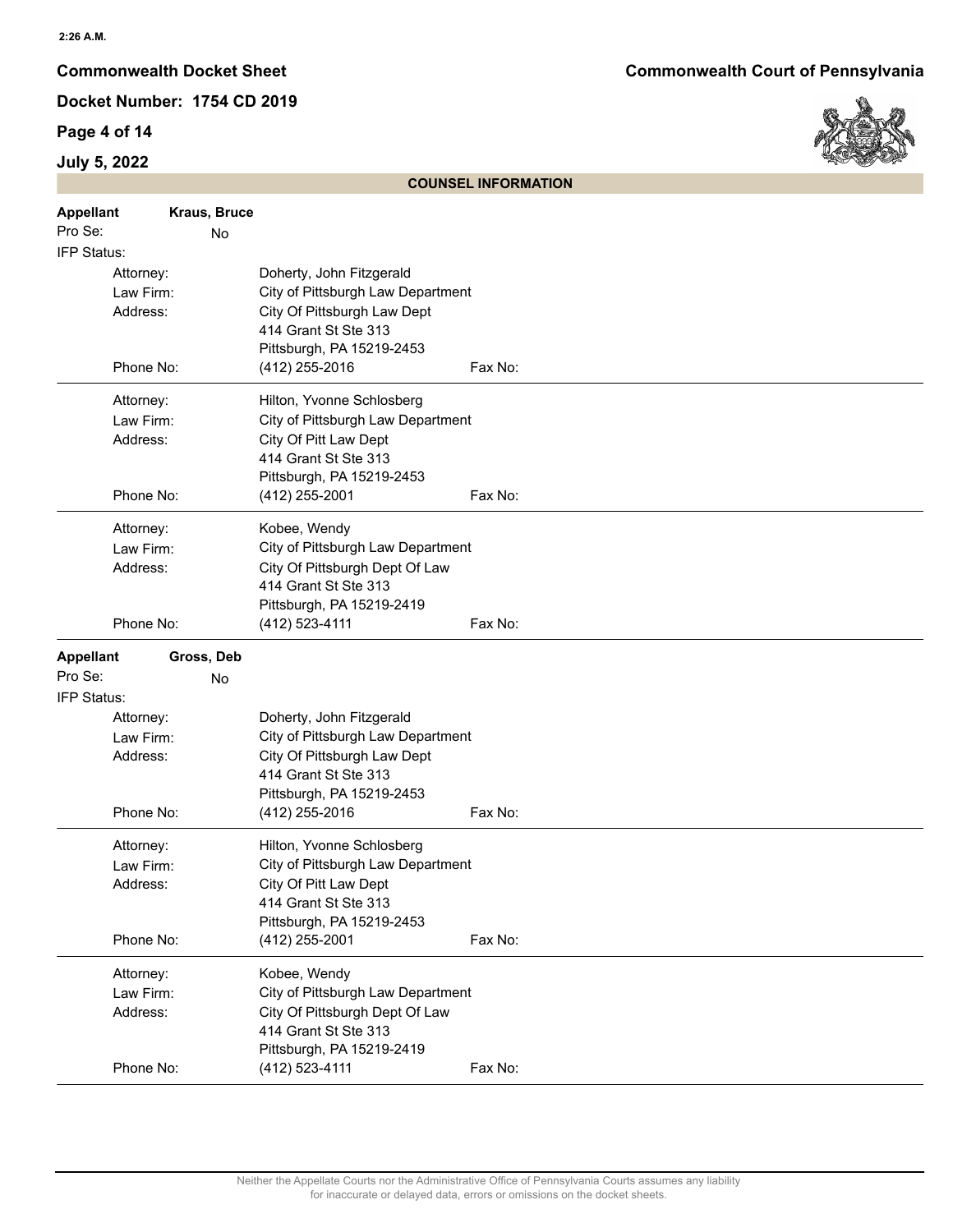## **Page 5 of 14**

# **July 5, 2022**



| <b>Appellant</b><br>Pro Se: | <b>City of Pittsburgh</b><br><b>No</b> |                                      |         |
|-----------------------------|----------------------------------------|--------------------------------------|---------|
| IFP Status:                 |                                        |                                      |         |
|                             | Attorney:                              | Doherty, John Fitzgerald             |         |
|                             | Law Firm:                              | City of Pittsburgh Law Department    |         |
|                             | Address:                               | City Of Pittsburgh Law Dept          |         |
|                             |                                        | 414 Grant St Ste 313                 |         |
|                             |                                        | Pittsburgh, PA 15219-2453            |         |
|                             | Phone No:                              | (412) 255-2016                       | Fax No: |
|                             | Attorney:                              | Vila-Roger, Krysia Kubiak            |         |
|                             | Law Firm:                              | City of Pittsburgh                   |         |
|                             | Address:                               | City Of Pittsburgh Department Of Law |         |
|                             |                                        | 414 Grant St                         |         |
|                             |                                        | Pittsburgh, PA 15219                 |         |
|                             | Phone No:                              | (412) 255-2001                       | Fax No: |
|                             | Attorney:                              | Iverson, Kelly Kathleen              |         |
|                             | Address:                               | Carlson Lynch                        |         |
|                             |                                        | 1133 Penn Ave 5th Fl                 |         |
|                             |                                        | Pittsburgh, PA 15222                 |         |
|                             | Phone No:                              | (412) 253-4989                       | Fax No: |
|                             | Attorney:                              | Kobee, Wendy                         |         |
|                             | Law Firm:                              | City of Pittsburgh Law Department    |         |
|                             | Address:                               | City Of Pittsburgh Dept Of Law       |         |
|                             |                                        | 414 Grant St Ste 313                 |         |
|                             |                                        | Pittsburgh, PA 15219-2419            |         |
|                             | Phone No:                              | (412) 523-4111                       | Fax No: |
|                             | Attorney:                              | Gerber, Ryan                         |         |
|                             | Address:                               | Everytown Law                        |         |
|                             |                                        | 450 Lexington Avenue #4148           |         |
|                             |                                        | New York, NY 10017                   |         |
|                             | Phone No:                              | (646) 324-8198                       | Fax No: |
|                             | Attorney:                              | Tirschwell, Eric                     |         |
|                             | Address:                               | Everytown Law                        |         |
|                             |                                        | 450 Lexington Avenue #4184           |         |
|                             |                                        | New York, NY 10017                   |         |
|                             | Phone No:                              | (646) 324-8222                       | Fax No: |

**COUNSEL INFORMATION**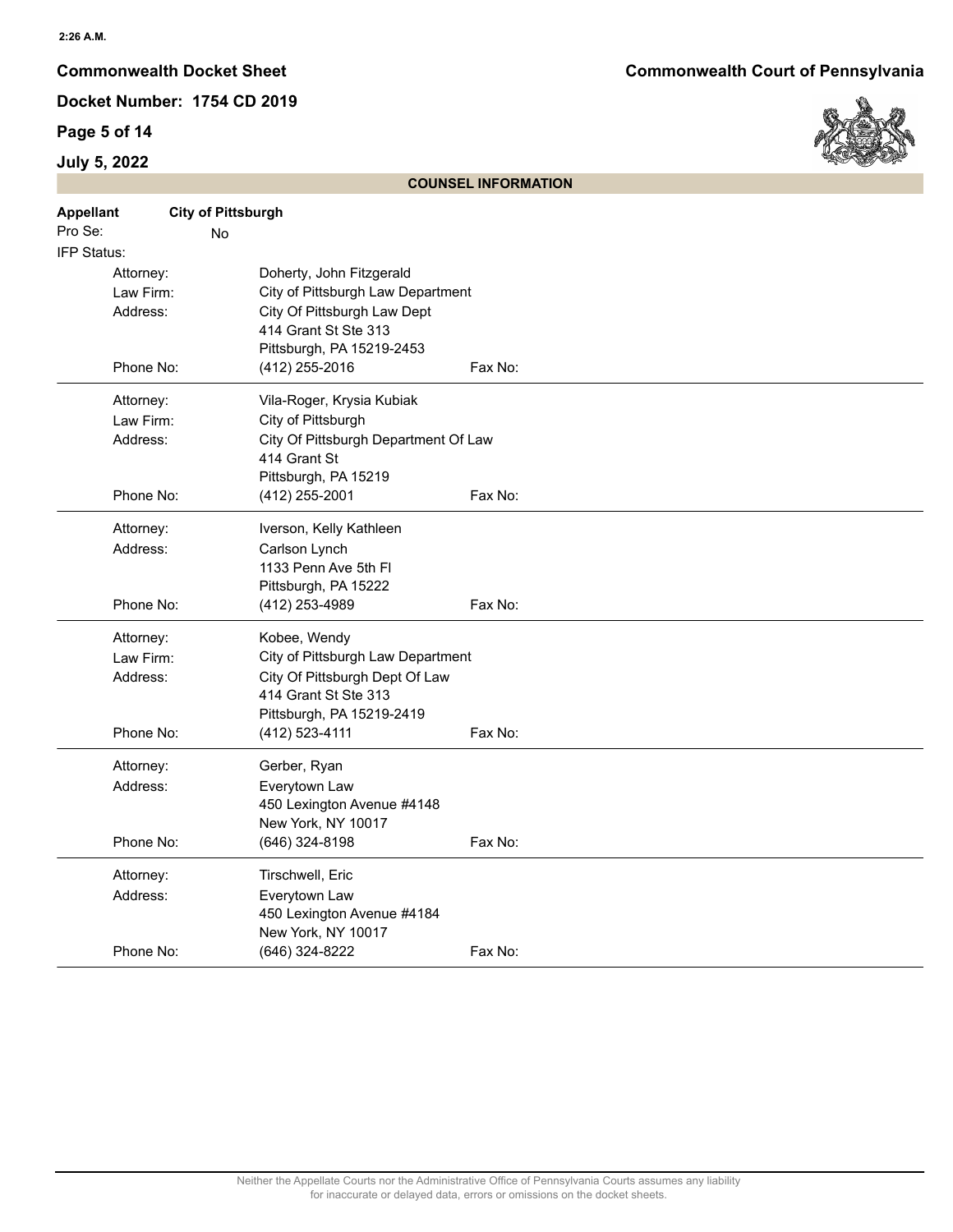## **Page 6 of 14**



|                      | <b>COUNSEL INFORMATION</b> |                       |                                                                |         |
|----------------------|----------------------------|-----------------------|----------------------------------------------------------------|---------|
| <b>Appellant</b>     |                            | <b>Burgess, Ricky</b> |                                                                |         |
| Pro Se:              |                            | No                    |                                                                |         |
| IFP Status:          |                            |                       |                                                                |         |
|                      | Attorney:                  |                       | Doherty, John Fitzgerald                                       |         |
|                      | Law Firm:                  |                       | City of Pittsburgh Law Department                              |         |
|                      | Address:                   |                       | City Of Pittsburgh Law Dept                                    |         |
|                      |                            |                       | 414 Grant St Ste 313                                           |         |
|                      |                            |                       | Pittsburgh, PA 15219-2453                                      |         |
|                      | Phone No:                  |                       | (412) 255-2016                                                 | Fax No: |
|                      | Attorney:                  |                       | Hilton, Yvonne Schlosberg                                      |         |
|                      | Law Firm:                  |                       | City of Pittsburgh Law Department                              |         |
|                      | Address:                   |                       | City Of Pitt Law Dept                                          |         |
|                      |                            |                       | 414 Grant St Ste 313                                           |         |
|                      |                            |                       | Pittsburgh, PA 15219-2453                                      |         |
|                      | Phone No:                  |                       | (412) 255-2001                                                 | Fax No: |
|                      | Attorney:                  |                       | Kobee, Wendy                                                   |         |
|                      | Law Firm:                  |                       | City of Pittsburgh Law Department                              |         |
|                      | Address:                   |                       | City Of Pittsburgh Dept Of Law                                 |         |
|                      |                            |                       | 414 Grant St Ste 313                                           |         |
|                      |                            |                       | Pittsburgh, PA 15219-2419                                      |         |
|                      | Phone No:                  |                       | (412) 523-4111                                                 | Fax No: |
| <b>Amicus Curiae</b> |                            |                       | Republican Caucus of the Pennsylvania House of Representatives |         |
| Pro Se:              |                            | No                    |                                                                |         |
| IFP Status:          |                            |                       |                                                                |         |
|                      | Attorney:                  |                       | Corey, Rodney A.                                               |         |
|                      | Law Firm:                  |                       | Pennsylvania House of Representatives Republican Caucus        |         |
|                      | Address:                   |                       | Pa House Of Representatives                                    |         |
|                      |                            |                       | Main Capitol Bldg Ste B 6 P.o. Box 202228                      |         |
|                      |                            |                       | Harrisburg, PA 17120-2228                                      |         |
|                      | Phone No:                  |                       | (717) 783-1510                                                 | Fax No: |
|                      | Attorney:                  |                       | Mann, James Guthrie                                            |         |
|                      | Law Firm:                  |                       | Pennsylvania House of Representatives                          |         |
|                      | Address:                   |                       | Ste B 6 Main Capitol                                           |         |
|                      |                            |                       | Po Box 202228                                                  |         |
|                      |                            |                       | Harrisburg, PA 17120-2228                                      |         |
|                      | Phone No:                  |                       | $(717) 783 - 1510$                                             | Fax No: |
|                      | Attorney:                  |                       | Dymek, Thomas Walter                                           |         |
|                      | Law Firm:                  |                       | Pennsylvania House of Representatives Republican Caucus        |         |
|                      | Address:                   |                       | Pa House Of Representatives                                    |         |
|                      |                            |                       | Main Capitol Po Box 202217                                     |         |
|                      |                            |                       | Harrisburg, PA 17120-2217                                      |         |
|                      | Phone No:                  |                       | (717) 783-5294                                                 | Fax No: |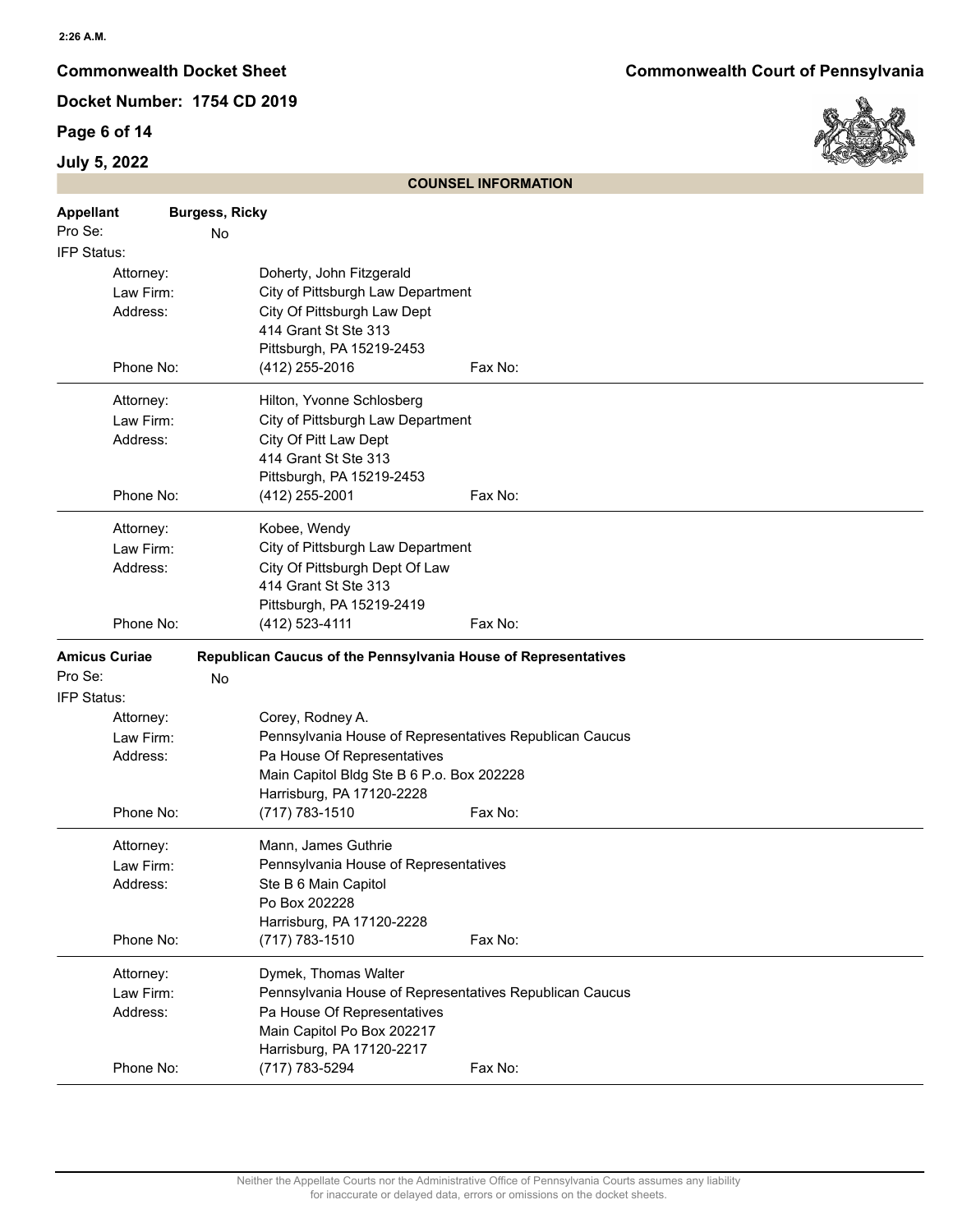# **Page 7 of 14**



|                      |           |              |                                                          | <b>COUNSEL INFORMATION</b> |
|----------------------|-----------|--------------|----------------------------------------------------------|----------------------------|
| <b>Amicus Curiae</b> |           | <b>Brady</b> |                                                          |                            |
| Pro Se:              |           | No           |                                                          |                            |
| IFP Status:          |           |              |                                                          |                            |
|                      | Attorney: |              | Bashman, Howard Jonathan                                 |                            |
|                      | Address:  |              | 2300 Computer Rd Ste G 22<br>Willow Grove, PA 19090-1755 |                            |
|                      | Phone No: |              | (215) 830-1458                                           | Fax No:                    |
| <b>Appellee</b>      |           | Rak, Fred    |                                                          |                            |
| Pro Se:              |           | No           |                                                          |                            |
| IFP Status:          |           |              |                                                          |                            |
|                      | Attorney: |              | Prince, Joshua Garet                                     |                            |
|                      | Law Firm: |              | Prince Law Offices, P.C.                                 |                            |
|                      | Address:  |              | Prince Law Ofcs Pc                                       |                            |
|                      |           |              | 646 Lenape Rd                                            |                            |
|                      |           |              | Bechtelsville, PA 19505                                  |                            |
|                      | Phone No: |              | (610) 845-3803                                           | Fax No: (610) 400-8439     |
|                      | Phone No: |              | (888) 202-9297<br>x:81114                                |                            |
| <b>Appellee</b>      |           |              | <b>Firearm Policy Foundation</b>                         |                            |
| Pro Se:              |           | <b>No</b>    |                                                          |                            |
| IFP Status:          |           |              |                                                          |                            |
|                      | Attorney: |              | Prince, Joshua Garet                                     |                            |
|                      | Law Firm: |              | Prince Law Offices, P.C.                                 |                            |
|                      | Address:  |              | Prince Law Ofcs Pc                                       |                            |
|                      |           |              | 646 Lenape Rd                                            |                            |
|                      |           |              | Bechtelsville, PA 19505                                  |                            |
|                      | Phone No: |              | (610) 845-3803                                           | Fax No: (610) 400-8439     |
|                      | Phone No: |              | (888) 202-9297<br>x:81114                                |                            |
| <b>Appellee</b>      |           |              | Firearm Policy Coalition, Inc.                           |                            |
| Pro Se:              |           | No           |                                                          |                            |
| IFP Status:          |           |              |                                                          |                            |
|                      | Attorney: |              | Prince, Joshua Garet                                     |                            |
|                      | Law Firm: |              | Prince Law Offices, P.C.                                 |                            |
|                      | Address:  |              | Prince Law Ofcs Pc                                       |                            |
|                      |           |              | 646 Lenape Rd                                            |                            |
|                      | Phone No: |              | Bechtelsville, PA 19505<br>(610) 845-3803                | Fax No: (610) 400-8439     |
|                      |           |              | (888) 202-9297                                           |                            |
|                      | Phone No: |              | x:81114                                                  |                            |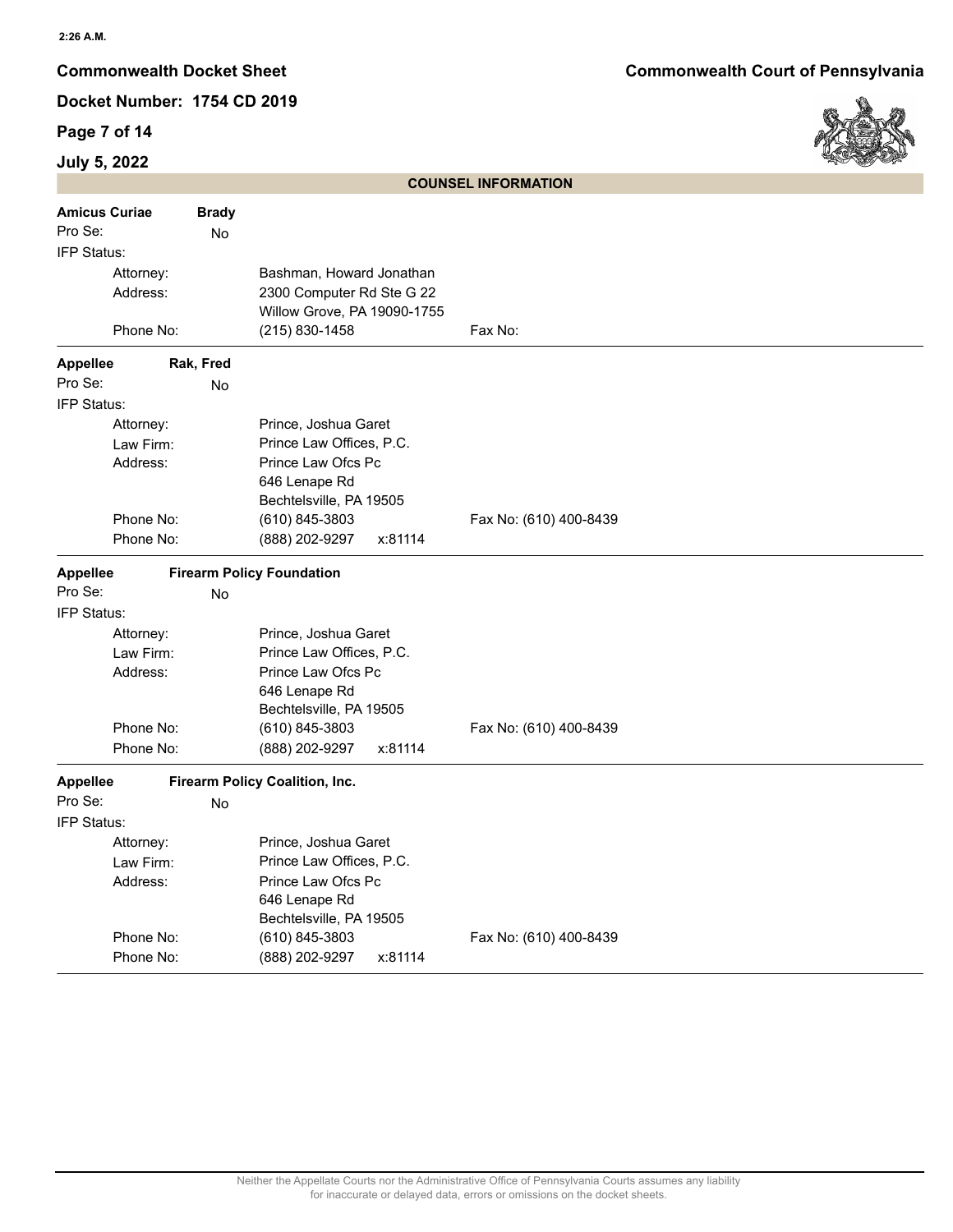## **Page 8 of 14**



| July 5, 2022    |                      |                          |                                        |         |                                       |    |                                 | when the contract |
|-----------------|----------------------|--------------------------|----------------------------------------|---------|---------------------------------------|----|---------------------------------|-------------------|
|                 |                      |                          |                                        |         | <b>COUNSEL INFORMATION</b>            |    |                                 |                   |
| <b>Appellee</b> |                      |                          | <b>Firearm Owners Against Crime</b>    |         |                                       |    |                                 |                   |
| Pro Se:         |                      | No                       |                                        |         |                                       |    |                                 |                   |
| IFP Status:     |                      |                          |                                        |         |                                       |    |                                 |                   |
|                 | Attorney:            |                          | Prince, Joshua Garet                   |         |                                       |    |                                 |                   |
|                 | Law Firm:            |                          | Prince Law Offices, P.C.               |         |                                       |    |                                 |                   |
|                 | Address:             |                          | Prince Law Ofcs Pc                     |         |                                       |    |                                 |                   |
|                 |                      |                          | 646 Lenape Rd                          |         |                                       |    |                                 |                   |
|                 |                      |                          | Bechtelsville, PA 19505                |         |                                       |    |                                 |                   |
|                 | Phone No:            |                          | (610) 845-3803                         |         | Fax No: (610) 400-8439                |    |                                 |                   |
|                 | Phone No:            |                          | (888) 202-9297                         | x:81114 |                                       |    |                                 |                   |
| <b>Appellee</b> |                      | <b>Boardley, Matthew</b> |                                        |         |                                       |    |                                 |                   |
| Pro Se:         |                      | No                       |                                        |         |                                       |    |                                 |                   |
| IFP Status:     |                      |                          |                                        |         |                                       |    |                                 |                   |
|                 | Attorney:            |                          | Prince, Joshua Garet                   |         |                                       |    |                                 |                   |
|                 | Law Firm:            |                          | Prince Law Offices, P.C.               |         |                                       |    |                                 |                   |
|                 | Address:             |                          | Prince Law Ofcs Pc                     |         |                                       |    |                                 |                   |
|                 |                      |                          | 646 Lenape Rd                          |         |                                       |    |                                 |                   |
|                 |                      |                          | Bechtelsville, PA 19505                |         |                                       |    |                                 |                   |
|                 | Phone No:            |                          | (610) 845-3803                         |         | Fax No: (610) 400-8439                |    |                                 |                   |
|                 | Phone No:            |                          | (888) 202-9297                         | x:81114 |                                       |    |                                 |                   |
| <b>Appellee</b> |                      | Averick, Saadyah         |                                        |         |                                       |    |                                 |                   |
| Pro Se:         |                      | No                       |                                        |         |                                       |    |                                 |                   |
| IFP Status:     |                      |                          |                                        |         |                                       |    |                                 |                   |
|                 | Attorney:            |                          | Prince, Joshua Garet                   |         |                                       |    |                                 |                   |
|                 | Law Firm:            |                          | Prince Law Offices, P.C.               |         |                                       |    |                                 |                   |
|                 | Address:             |                          | Prince Law Ofcs Pc                     |         |                                       |    |                                 |                   |
|                 |                      |                          | 646 Lenape Rd                          |         |                                       |    |                                 |                   |
|                 |                      |                          | Bechtelsville, PA 19505                |         |                                       |    |                                 |                   |
|                 | Phone No:            |                          | (610) 845-3803                         |         | Fax No: (610) 400-8439                |    |                                 |                   |
|                 | Phone No:            |                          | (888) 202-9297                         | x:81114 |                                       |    |                                 |                   |
|                 |                      |                          |                                        |         | <b>FEE INFORMATION</b>                |    |                                 |                   |
| Fee Dt          | Fee Name             |                          |                                        |         | Fee Amt Receipt Dt                    |    | Receipt No                      | Receipt Amt       |
| 11/18/2019      |                      | Notice of Appeal         |                                        |         | 90.25 12/18/2019                      |    | 2019-CMW-H-002618               | 90.25             |
|                 |                      |                          |                                        |         | <b>AGENCY/TRIAL COURT INFORMATION</b> |    |                                 |                   |
|                 | Order Appealed From: |                          | October 29, 2019                       |         | Notice of Appeal Filed:               |    | November 18, 2019               |                   |
| Order Type:     |                      |                          | <b>Order Dated</b>                     |         |                                       |    |                                 |                   |
|                 | Documents Received:  |                          | November 22, 2019                      |         |                                       |    |                                 |                   |
|                 |                      |                          |                                        |         |                                       |    |                                 |                   |
| Court Below:    |                      |                          | Allegheny County Court of Common Pleas |         |                                       |    |                                 |                   |
| County:         |                      | Allegheny                |                                        |         | Division:                             |    | Allegheny County Civil Division |                   |
| Judge:          |                      |                          | James, Joseph M.                       |         | OTN:                                  |    |                                 |                   |
| Docket Number:  |                      |                          | GD-19-005330                           |         | Judicial District:                    | 05 |                                 |                   |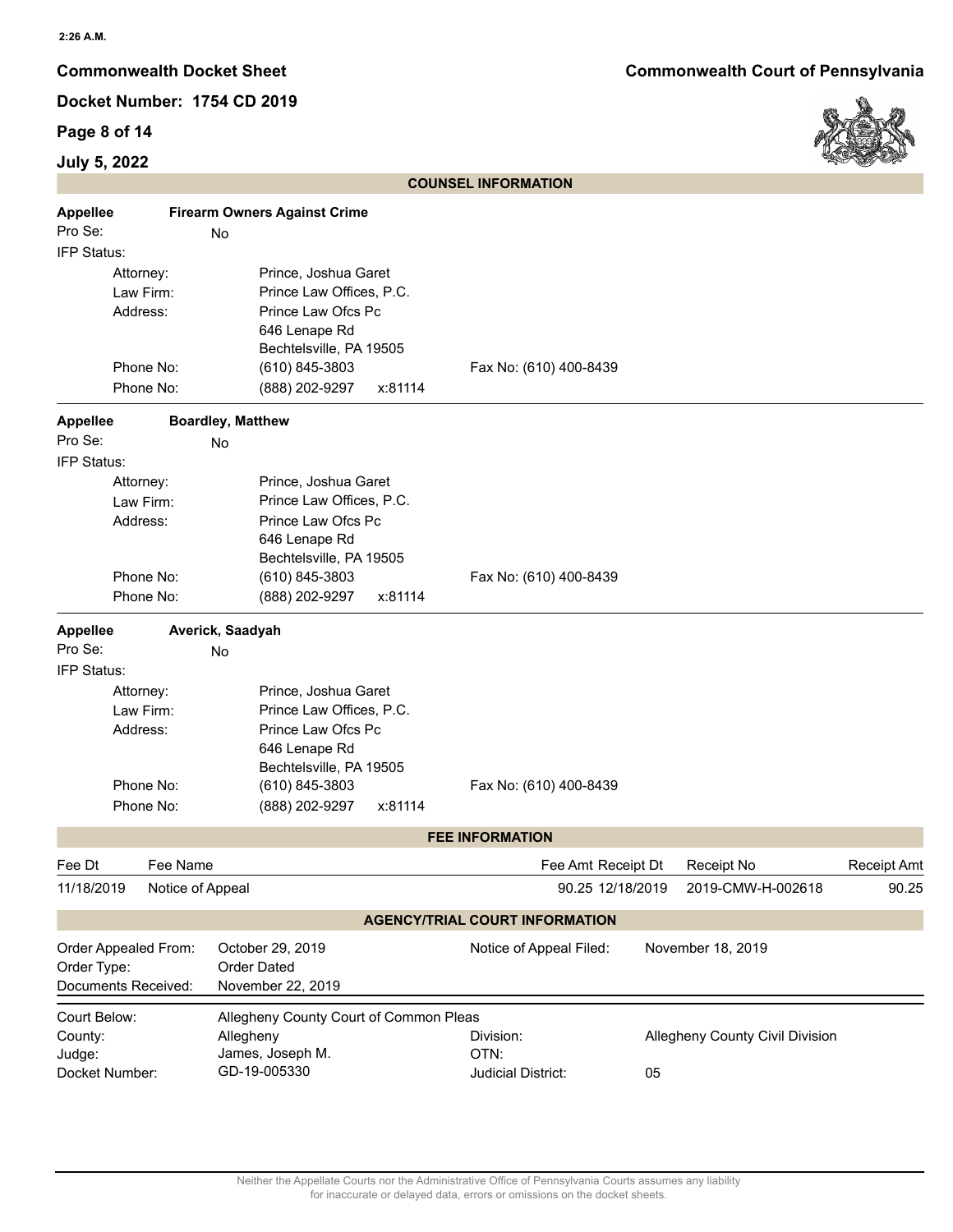# **Page 9 of 14**

### **July 5, 2022**



|                            | <b>ORIGINAL RECORD CONTENT</b> |                            |
|----------------------------|--------------------------------|----------------------------|
| Original Record Item       | <b>Filed Date</b>              | <b>Content Description</b> |
| <b>Trial Court Record</b>  | December 30, 2019              |                            |
| Testimony                  | December 30, 2019              |                            |
| Exhibit(s)                 | December 30, 2019              |                            |
| <b>Trial Court Opinion</b> | December 30, 2019              |                            |

### **Date of Remand of Record:**

|                                                                          |                       | <b>BRIEFING SCHEDULE</b>                            |                     |  |
|--------------------------------------------------------------------------|-----------------------|-----------------------------------------------------|---------------------|--|
| <b>Amicus Curiae</b><br><b>Brady</b><br><b>Brief</b>                     |                       | <b>Appellee</b><br>Averick, Saadyah<br><b>Brief</b> |                     |  |
| Due:                                                                     | Filed: April 30, 2020 | Due: June 2, 2020                                   | Filed: June 1, 2020 |  |
| Republican Caucus of the Pennsylvania House of<br><b>Representatives</b> |                       | <b>Boardley, Matthew</b><br><b>Brief</b>            |                     |  |
| <b>Brief</b>                                                             |                       | Due: June 2, 2020                                   | Filed: June 1, 2020 |  |
| Due:                                                                     | Filed: June 1, 2020   |                                                     |                     |  |
| <b>Appellant</b>                                                         |                       | <b>Firearm Owners Against Crime</b><br><b>Brief</b> |                     |  |
| <b>City of Pittsburgh</b><br><b>Brief</b>                                |                       | Due: June 2, 2020                                   | Filed: June 1, 2020 |  |
| Due: March 31, 2020                                                      | Filed: April 30, 2020 | Firearm Policy Coalition, Inc.<br><b>Brief</b>      |                     |  |
| <b>Reply Brief</b>                                                       |                       | Due: June 2, 2020                                   | Filed: June 1, 2020 |  |
| Due: June 29, 2020                                                       | Filed: June 29, 2020  |                                                     |                     |  |
| <b>Reproduced Record</b>                                                 |                       | <b>Firearm Policy Foundation</b><br><b>Brief</b>    |                     |  |
| Due: March 31, 2020                                                      | Filed: April 30, 2020 | Due: June 2, 2020                                   | Filed: June 1, 2020 |  |
|                                                                          |                       | Rak, Fred                                           |                     |  |
|                                                                          |                       | <b>Brief</b>                                        |                     |  |

**DOCKET ENTRY**

Due: June 2, 2020 Filed: June 1, 2020

| <b>Filed Date</b>        | Docket Entry / Filer              | Representing | Participant Type | <b>Exit Date</b> |  |
|--------------------------|-----------------------------------|--------------|------------------|------------------|--|
| <b>November 18, 2019</b> | Notice of Appeal Filed            |              |                  |                  |  |
|                          | City of Pittsburgh                |              | Appellant        |                  |  |
|                          | Peduto, William                   |              | Appellant        |                  |  |
|                          | Kraus, Bruce                      |              | Appellant        |                  |  |
|                          | O'Connor, Corey                   |              | Appellant        |                  |  |
|                          | Lavelle, R. Daniel                |              | Appellant        |                  |  |
|                          | Gross, Deb                        |              | Appellant        |                  |  |
|                          | Strassburger, Erika               |              | Appellant        |                  |  |
|                          | Burgess, Ricky                    |              | Appellant        |                  |  |
| December 24, 2019        | Notice of Docketing Appeal Exited |              |                  | 12/24/2019       |  |
|                          | <b>Commonwealth Court Filing</b>  |              |                  |                  |  |
|                          | Office                            |              |                  |                  |  |

Neither the Appellate Courts nor the Administrative Office of Pennsylvania Courts assumes any liability for inaccurate or delayed data, errors or omissions on the docket sheets.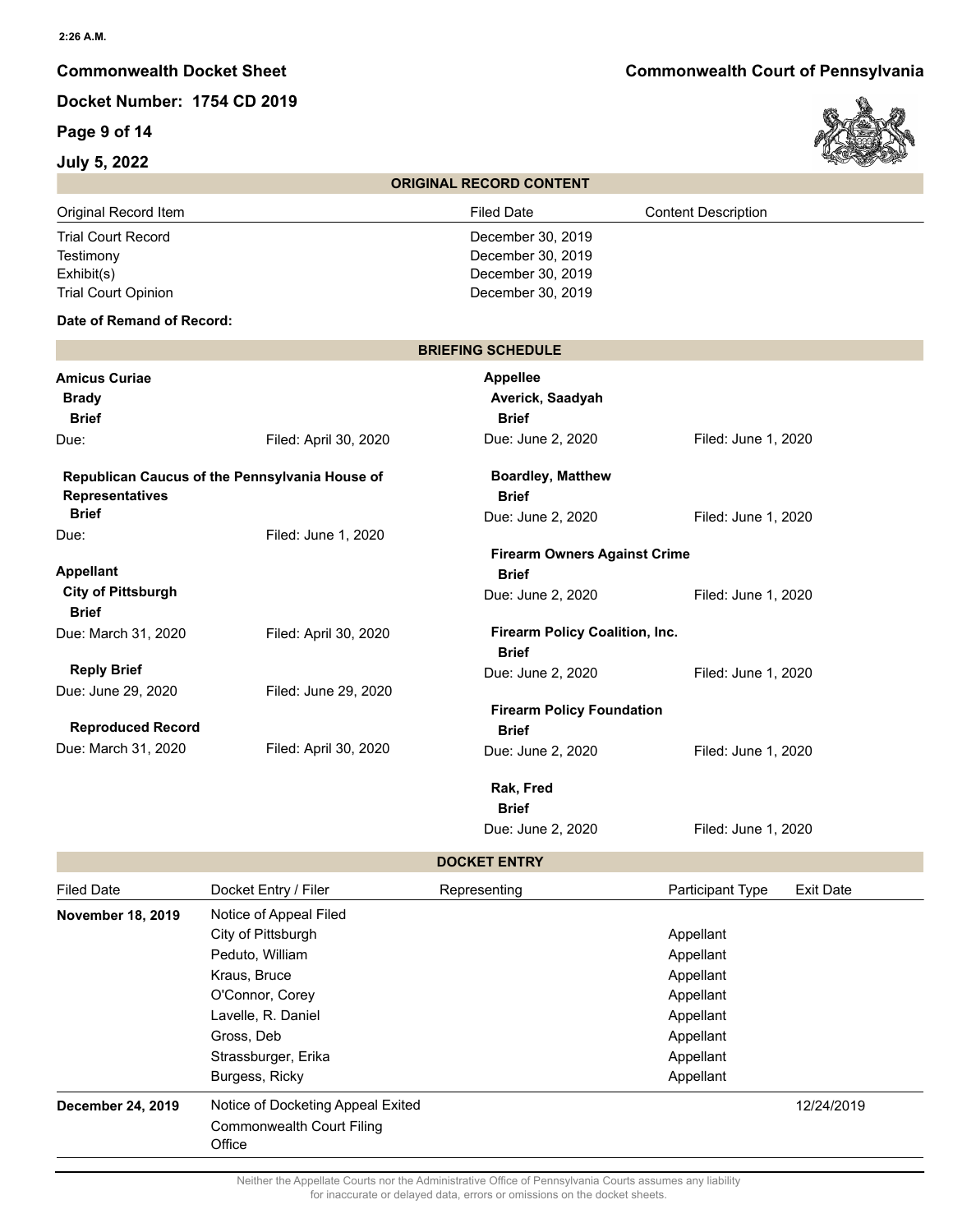## **Page 10 of 14**

**July 5, 2022**

**Commonwealth Docket Sheet Commonwealth Court of Pennsylvania**



|                          |                                                                                                                                                                                                                                                                                                                                                                                                                                                                                                                                                                                                                                                                                                                                                                                                                                                                                                                   | <b>DOCKET ENTRY</b>                                                                                                                                   |                                                                                                      |                  |
|--------------------------|-------------------------------------------------------------------------------------------------------------------------------------------------------------------------------------------------------------------------------------------------------------------------------------------------------------------------------------------------------------------------------------------------------------------------------------------------------------------------------------------------------------------------------------------------------------------------------------------------------------------------------------------------------------------------------------------------------------------------------------------------------------------------------------------------------------------------------------------------------------------------------------------------------------------|-------------------------------------------------------------------------------------------------------------------------------------------------------|------------------------------------------------------------------------------------------------------|------------------|
| <b>Filed Date</b>        | Docket Entry / Filer                                                                                                                                                                                                                                                                                                                                                                                                                                                                                                                                                                                                                                                                                                                                                                                                                                                                                              | Representing                                                                                                                                          | Participant Type                                                                                     | <b>Exit Date</b> |
| December 30, 2019        | <b>Trial Court Record Received</b><br><b>Allegheny County Civil Division</b>                                                                                                                                                                                                                                                                                                                                                                                                                                                                                                                                                                                                                                                                                                                                                                                                                                      |                                                                                                                                                       |                                                                                                      |                  |
| December 30, 2019        | Transcripts of Testimony<br>Allegheny County Civil Division                                                                                                                                                                                                                                                                                                                                                                                                                                                                                                                                                                                                                                                                                                                                                                                                                                                       |                                                                                                                                                       |                                                                                                      |                  |
| December 30, 2019        | <b>Trial Court Exhibits</b><br>Allegheny County Civil Division                                                                                                                                                                                                                                                                                                                                                                                                                                                                                                                                                                                                                                                                                                                                                                                                                                                    |                                                                                                                                                       |                                                                                                      |                  |
| December 30, 2019        | <b>Trial Court Opinion Received</b><br>Allegheny County Civil Division                                                                                                                                                                                                                                                                                                                                                                                                                                                                                                                                                                                                                                                                                                                                                                                                                                            |                                                                                                                                                       |                                                                                                      |                  |
| <b>January 3, 2020</b>   | Docketing Statement Filed<br>Kobee, Wendy<br>Kobee, Wendy<br>Kobee, Wendy<br>Kobee, Wendy<br>Kobee, Wendy<br>Kobee, Wendy<br>Kobee, Wendy<br>Kobee, Wendy                                                                                                                                                                                                                                                                                                                                                                                                                                                                                                                                                                                                                                                                                                                                                         | Peduto, William<br>City of Pittsburgh<br>Kraus, Bruce<br>O'Connor, Corey<br>Gross, Deb<br>Strassburger, Erika<br>Burgess, Ricky<br>Lavelle, R. Daniel | Appellant<br>Appellant<br>Appellant<br>Appellant<br>Appellant<br>Appellant<br>Appellant<br>Appellant |                  |
| <b>January 31, 2020</b>  | Application to be Admitted Pro Hac Vice Filed                                                                                                                                                                                                                                                                                                                                                                                                                                                                                                                                                                                                                                                                                                                                                                                                                                                                     |                                                                                                                                                       |                                                                                                      |                  |
|                          | Iverson, Kelly Kathleen                                                                                                                                                                                                                                                                                                                                                                                                                                                                                                                                                                                                                                                                                                                                                                                                                                                                                           | City of Pittsburgh                                                                                                                                    | Appellant                                                                                            |                  |
| <b>January 31, 2020</b>  | Application to be Admitted Pro Hac Vice Filed<br>Iverson, Kelly Kathleen<br>Document Name: (PACFILED) on behalf of Eric Tirschwell, Esq.                                                                                                                                                                                                                                                                                                                                                                                                                                                                                                                                                                                                                                                                                                                                                                          | City of Pittsburgh                                                                                                                                    | Appellant                                                                                            |                  |
| <b>February 12, 2020</b> | Order Granting Application to be Admitted Pro Hac Vice<br>McCullough, Patricia A.                                                                                                                                                                                                                                                                                                                                                                                                                                                                                                                                                                                                                                                                                                                                                                                                                                 |                                                                                                                                                       |                                                                                                      | 02/13/2020       |
|                          | Document Name: Upon consideration of the motion of Kelly K. Iverson, Esq., for admission pro hac vice of Eric<br>Comment: Tirschwell, Esq., on behalf of Appellant City of Pittsburgh, it is hereby ordered: (1) Eric Tirschwell, Esq. is<br>admitted pro hac vice to the bar of the Commonwealth of Pennsylvania under Pennsylvania Bar Admission<br>Rule 301, as co-counsel on behalf of Appellant City of Pittsburgh in this matter; (2) Eric Tirschwell, Esq.<br>shall abide by the rules of this Court including all disciplinary rules; (3) Eric Tirschwell, Esq. shall<br>immediately notify this Court of any matter affecting his standing at the bar of any other court where he<br>may be admitted to practice; and (4) Kelly K. Iverson, Esq., the moving attorney herein, shall continue to<br>be responsible as counsel of record for the conduct of this matter on behalf of the Appellant City of |                                                                                                                                                       |                                                                                                      |                  |
| <b>February 12, 2020</b> | Pittsburgh.<br>Order Granting Application to be Admitted Pro Hac Vice<br>McCullough, Patricia A.                                                                                                                                                                                                                                                                                                                                                                                                                                                                                                                                                                                                                                                                                                                                                                                                                  |                                                                                                                                                       |                                                                                                      | 02/13/2020       |
|                          | Document Name: Upon consideration of the motion of Kelly K. Iverson, Esq., for admission pro hac vice of Ryan<br>Comment: Gerber, Esq., on behalf of Appellant City of Pittsburgh, it is hereby ordered: (1) Ryan Gerber, Esq. is<br>admitted pro hac vice to the bar of the Commonwealth of Pennsylvania under Pennsylvania Bar Admission<br>Rule 301, as co-counsel on behalf of Appellant City of Pittsburgh in this matter; (2) Ryan Gerber, Esq.<br>shall abide by the rules of this Court including all disciplinary rules; (3) Ryan Gerber, Esq. shall<br>immediately notify this Court of any matter affecting his standing at the bar of any other court where he<br>may be admitted to practice; and (4) Kelly K. Iverson, Esq., the moving attorney herein, shall continue to<br>be responsible as counsel of record for the conduct of this matter on behalf of the Appellant City of<br>Pittsburgh.  |                                                                                                                                                       |                                                                                                      |                  |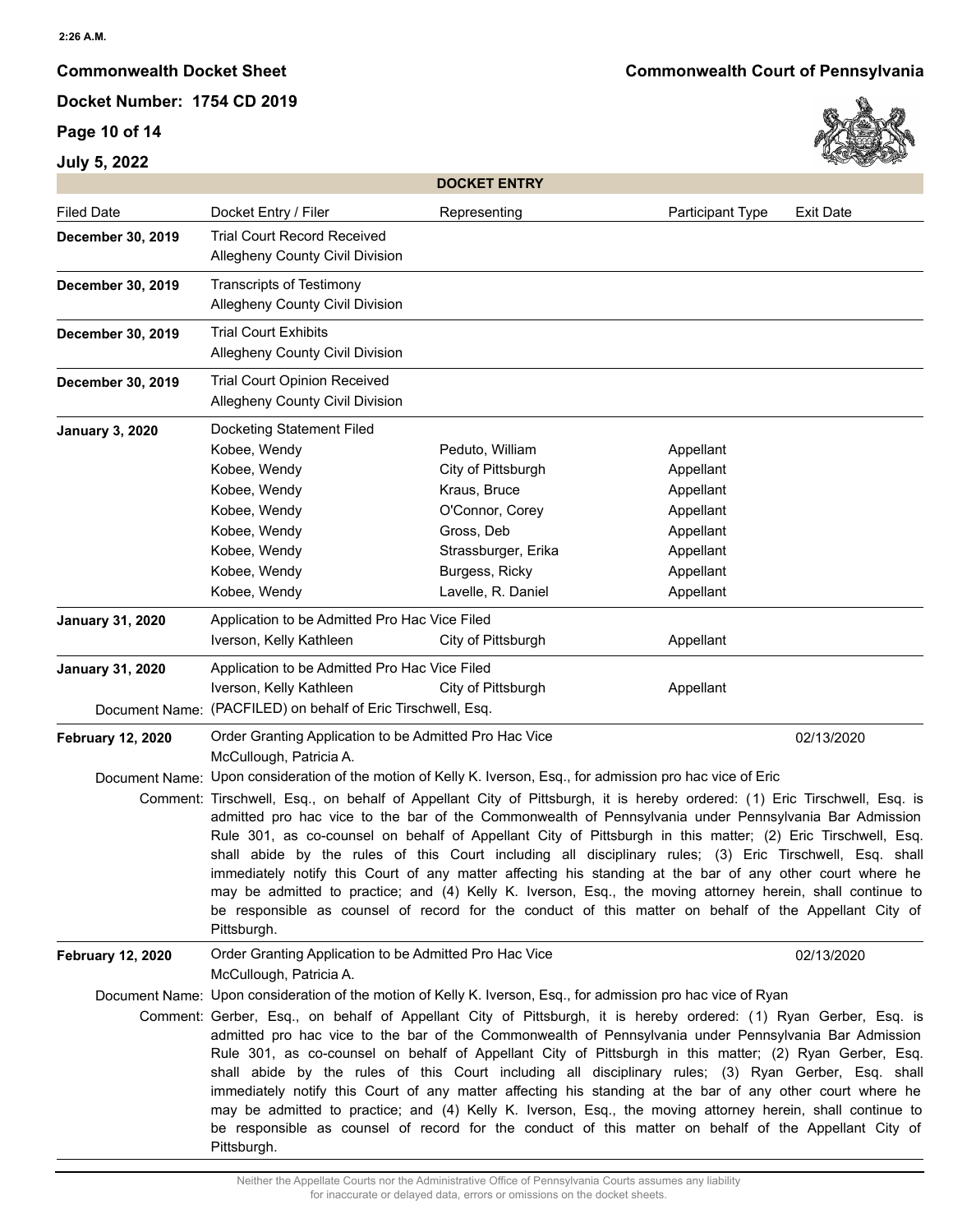## **Page 11 of 14**

# **July 5, 2022**

**Commonwealth Docket Sheet Commonwealth Court of Pennsylvania**



|                          |                                                                                                                                                                                                 | <b>DOCKET ENTRY</b>                                                                                                                                   |                                                                                                      |                  |
|--------------------------|-------------------------------------------------------------------------------------------------------------------------------------------------------------------------------------------------|-------------------------------------------------------------------------------------------------------------------------------------------------------|------------------------------------------------------------------------------------------------------|------------------|
| <b>Filed Date</b>        | Docket Entry / Filer                                                                                                                                                                            | Representing                                                                                                                                          | Participant Type                                                                                     | <b>Exit Date</b> |
| <b>February 20, 2020</b> | <b>Briefing Schedule Issued</b><br><b>Commonwealth Court Filing</b><br>Office                                                                                                                   |                                                                                                                                                       |                                                                                                      |                  |
| March 2, 2020            | Designation of Contents of Reproduced Record<br>Iverson, Kelly Kathleen<br>City of Pittsburgh<br>Appellant                                                                                      |                                                                                                                                                       |                                                                                                      |                  |
| April 30, 2020           | <b>Amicus Curiae Brief</b><br>Bashman, Howard Jonathan                                                                                                                                          | <b>Brady</b>                                                                                                                                          | Amicus Curiae                                                                                        |                  |
| April 30, 2020           | <b>Appellant's Brief Filed</b><br>Iverson, Kelly Kathleen                                                                                                                                       | City of Pittsburgh                                                                                                                                    | Appellant                                                                                            |                  |
| April 30, 2020           | Appellant's Reproduced Record Filed<br>Iverson, Kelly Kathleen<br>City of Pittsburgh<br>Appellant                                                                                               |                                                                                                                                                       |                                                                                                      |                  |
| June 1, 2020             | <b>Amicus Curiae Brief</b><br>Republican Caucus of the<br>Pennsylvania House of<br>Representatives                                                                                              |                                                                                                                                                       | Amicus Curiae                                                                                        |                  |
| June 1, 2020             | Filed - Other<br>Republican Caucus of the<br>Pennsylvania House of<br>Representatives                                                                                                           |                                                                                                                                                       | Amicus Curiae                                                                                        |                  |
| June 1, 2020             | Appellee's Brief Filed<br>Firearm Owners Against Crime<br>Firearm Policy Coalition, Inc.<br><b>Firearm Policy Foundation</b><br>Boardley, Matthew<br>Averick, Saadyah<br>Rak, Fred              |                                                                                                                                                       | Appellee<br>Appellee<br>Appellee<br>Appellee<br>Appellee<br>Appellee                                 |                  |
| June 3, 2020             | Application for Extension of Time to File Brief - First Request<br>Kobee, Wendy<br>Kobee, Wendy<br>Kobee, Wendy<br>Kobee, Wendy<br>Kobee, Wendy<br>Kobee, Wendy<br>Kobee, Wendy<br>Kobee, Wendy | Peduto, William<br>City of Pittsburgh<br>Kraus, Bruce<br>O'Connor, Corey<br>Gross, Deb<br>Strassburger, Erika<br>Burgess, Ricky<br>Lavelle, R. Daniel | Appellant<br>Appellant<br>Appellant<br>Appellant<br>Appellant<br>Appellant<br>Appellant<br>Appellant |                  |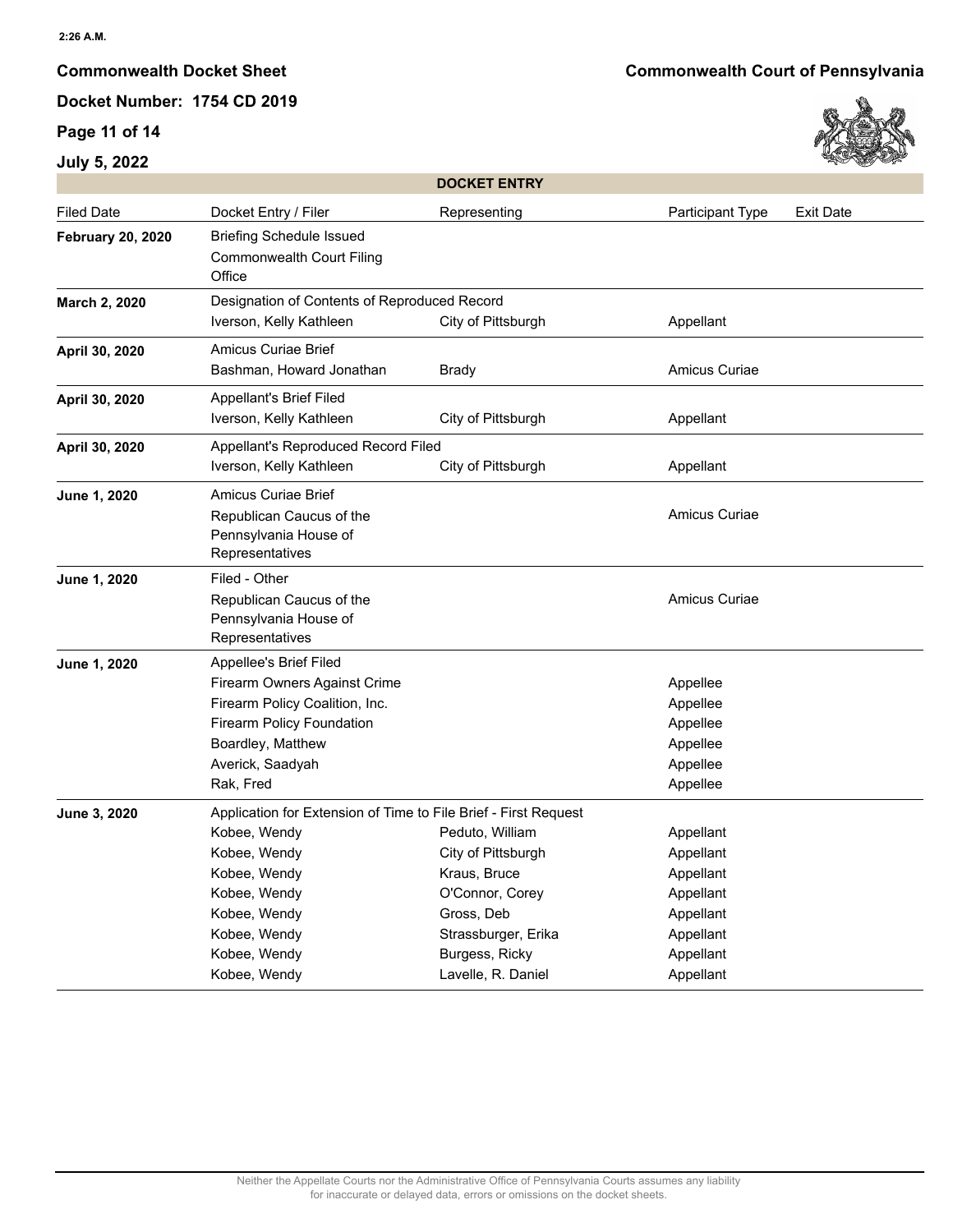# **Page 12 of 14**



|                             | <b>DOCKET ENTRY</b>                                                                                                                                                                                                                                                                                                                                                                                                                                                                                                                                                        |                                 |                  |  |  |  |
|-----------------------------|----------------------------------------------------------------------------------------------------------------------------------------------------------------------------------------------------------------------------------------------------------------------------------------------------------------------------------------------------------------------------------------------------------------------------------------------------------------------------------------------------------------------------------------------------------------------------|---------------------------------|------------------|--|--|--|
| <b>Filed Date</b>           | Docket Entry / Filer<br>Representing                                                                                                                                                                                                                                                                                                                                                                                                                                                                                                                                       | Participant Type                | <b>Exit Date</b> |  |  |  |
| June 5, 2020                | Order Granting Application for Extension of Time to File Appellant Paperbook<br>06/05/2020<br>Per Curiam                                                                                                                                                                                                                                                                                                                                                                                                                                                                   |                                 |                  |  |  |  |
|                             | Document Name: upon consideration of Appellants' Application for Extension of Time to File Reply Brief<br>Comment: (Application), and it appearing that the Application is unopposed, the Application is GRANTED.<br>Appellants shall file and serve their reply brief (4 copies) on or before June 29, 2020.<br>Appellants are the following: the City of Pittsburgh, Mayor William Peduto, Councilman Bruce Kraus,<br>Councilman Corey O'Connor, Councilman R. Daniel Lavelle, Councilwoman Deb Gross, Councilwoman<br>Erika Strassburger, and Councilman Ricky Burgess. |                                 |                  |  |  |  |
|                             |                                                                                                                                                                                                                                                                                                                                                                                                                                                                                                                                                                            |                                 |                  |  |  |  |
| June 29, 2020               | Appellant's Reply Brief<br>Iverson, Kelly Kathleen                                                                                                                                                                                                                                                                                                                                                                                                                                                                                                                         | City of Pittsburgh<br>Appellant |                  |  |  |  |
| July 17, 2020               | Filed - Other<br>Corey, Rodney A.<br>Republican Caucus of the Pennsylva Amicus Curiae                                                                                                                                                                                                                                                                                                                                                                                                                                                                                      |                                 |                  |  |  |  |
| Document Name: Errata sheet |                                                                                                                                                                                                                                                                                                                                                                                                                                                                                                                                                                            |                                 |                  |  |  |  |
| <b>August 2, 2020</b>       | Tentative Session Date<br>Krimmel, Michael                                                                                                                                                                                                                                                                                                                                                                                                                                                                                                                                 |                                 |                  |  |  |  |
|                             | Document Name: October 2020 (Pittsburgh)                                                                                                                                                                                                                                                                                                                                                                                                                                                                                                                                   |                                 |                  |  |  |  |
| September 11, 2020          | Argument Scheduled<br>Krimmel, Michael                                                                                                                                                                                                                                                                                                                                                                                                                                                                                                                                     |                                 |                  |  |  |  |
|                             | Document Name: Wednesday, October 14, 2020 @9:30 a.m. Before the Court En Banc sitting in CR 5001, PJC, Harrisburg<br>Comment: No. 21 on the list of cases.                                                                                                                                                                                                                                                                                                                                                                                                                |                                 |                  |  |  |  |
| September 18, 2020          | Letter<br>Krimmel, Michael                                                                                                                                                                                                                                                                                                                                                                                                                                                                                                                                                 |                                 |                  |  |  |  |
|                             | Document Name: Letter to counsel for extra copies of documents                                                                                                                                                                                                                                                                                                                                                                                                                                                                                                             |                                 |                  |  |  |  |
| September 21, 2020          | Argument Scheduled<br>Krimmel, Michael                                                                                                                                                                                                                                                                                                                                                                                                                                                                                                                                     |                                 |                  |  |  |  |
|                             | Document Name: CORRECTED NOTICE (Via WebEx Video Conference)                                                                                                                                                                                                                                                                                                                                                                                                                                                                                                               |                                 |                  |  |  |  |
| <b>September 29, 2020</b>   | <b>Order Filed</b><br>Per Curiam                                                                                                                                                                                                                                                                                                                                                                                                                                                                                                                                           |                                 | 09/29/2020       |  |  |  |
|                             | Document Name: the above-captioned appeals are listed for argument seriately before the court en banc on<br>Comment: October 14, 2020. Forty minutes total<br>argument time has been set aside to hear both cases. Counsel for appellants shall<br>have twenty minutes to argue both appeals. Counsel for appellees shall share twenty<br>minutes to respond to both appeals, and shall inform the Court at the time of<br>argument how they intend to divide their time.                                                                                                  |                                 |                  |  |  |  |
| May 27, 2022                | Affirmed<br>McCullough, Patricia A.                                                                                                                                                                                                                                                                                                                                                                                                                                                                                                                                        |                                 | 05/27/2022       |  |  |  |
|                             | Document Name: Opinion (40 pages)<br>Comment: AND NOW, this 27th day of May, 2022, the October 29, 2019 order<br>of the Court of Common Pleas of Allegheny County is hereby AFFIRMED.<br>Judge Wallace did not participate in the decision.                                                                                                                                                                                                                                                                                                                                |                                 |                  |  |  |  |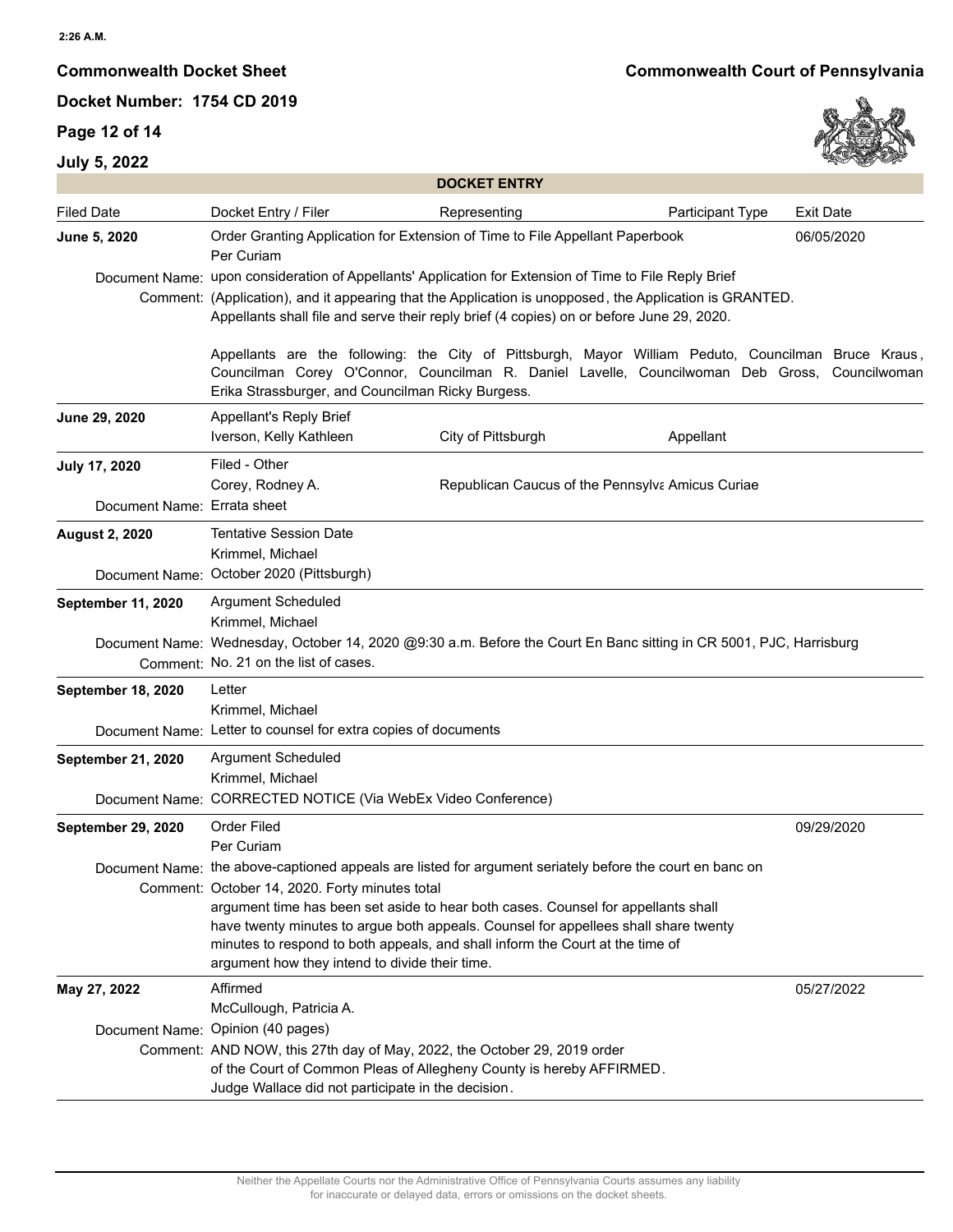# **Page 13 of 14**

**July 5, 2022**

# **Commonwealth Docket Sheet Commonwealth Court of Pennsylvania**



|                                                                             | <b>DOCKET ENTRY</b>                                                                                                        |                                |                         |                  |  |  |  |  |
|-----------------------------------------------------------------------------|----------------------------------------------------------------------------------------------------------------------------|--------------------------------|-------------------------|------------------|--|--|--|--|
| <b>Filed Date</b>                                                           | Docket Entry / Filer                                                                                                       | Representing                   | Participant Type        | <b>Exit Date</b> |  |  |  |  |
| June 2, 2022                                                                | Entry of Appearance                                                                                                        |                                |                         |                  |  |  |  |  |
|                                                                             | Vila-Roger, Krysia Kubiak                                                                                                  | City of Pittsburgh             | Appellant               |                  |  |  |  |  |
|                                                                             | Document Name: Substiute Krysia Kubiak, esq. for Yvonne Hilton, esq. for the City of Pittsburgh                            |                                |                         |                  |  |  |  |  |
| Petition for Allowance of Appeal to PA Supreme Court Filed<br>June 27, 2022 |                                                                                                                            |                                |                         |                  |  |  |  |  |
|                                                                             | City of Pittsburgh                                                                                                         |                                | Appellant               |                  |  |  |  |  |
|                                                                             | Peduto, William                                                                                                            |                                | Appellant               |                  |  |  |  |  |
|                                                                             | Kraus, Bruce                                                                                                               |                                | Appellant               |                  |  |  |  |  |
|                                                                             | O'Connor, Corey                                                                                                            |                                | Appellant               |                  |  |  |  |  |
|                                                                             | Lavelle, R. Daniel                                                                                                         |                                | Appellant               |                  |  |  |  |  |
|                                                                             | Gross, Deb                                                                                                                 |                                | Appellant               |                  |  |  |  |  |
|                                                                             | Strassburger, Erika                                                                                                        |                                | Appellant               |                  |  |  |  |  |
|                                                                             | Burgess, Ricky                                                                                                             |                                | Appellant               |                  |  |  |  |  |
| Document Name: 174 WAL 2022                                                 | Comment: 174 WAL 2022                                                                                                      |                                |                         |                  |  |  |  |  |
|                                                                             |                                                                                                                            |                                |                         |                  |  |  |  |  |
| <b>SESSION INFORMATION</b>                                                  |                                                                                                                            |                                |                         |                  |  |  |  |  |
| Journal Number:                                                             | 21-10-2020                                                                                                                 |                                |                         |                  |  |  |  |  |
| <b>Consideration Type:</b>                                                  | En Banc Argument                                                                                                           |                                |                         |                  |  |  |  |  |
| Listed/Submitted Date:                                                      | October 14, 2020                                                                                                           |                                |                         |                  |  |  |  |  |
| Panel Composition:                                                          |                                                                                                                            |                                |                         |                  |  |  |  |  |
| The Honorable Mary Hannah Leavitt                                           |                                                                                                                            | President Judge                |                         |                  |  |  |  |  |
| The Honorable Renee Cohn Jubelirer                                          |                                                                                                                            | Judge                          |                         |                  |  |  |  |  |
| The Honorable Patricia A. McCullough                                        |                                                                                                                            | Judge                          |                         |                  |  |  |  |  |
| The Honorable Anne E. Covey                                                 |                                                                                                                            | Judge                          |                         |                  |  |  |  |  |
| The Honorable Michael H. Wojcik                                             |                                                                                                                            | Judge                          |                         |                  |  |  |  |  |
| The Honorable Christine Fizzano Cannon                                      |                                                                                                                            | Judge                          |                         |                  |  |  |  |  |
| The Honorable Ellen Ceisler                                                 |                                                                                                                            | Judge                          |                         |                  |  |  |  |  |
|                                                                             |                                                                                                                            |                                |                         |                  |  |  |  |  |
|                                                                             |                                                                                                                            | <b>DISPOSITION INFORMATION</b> |                         |                  |  |  |  |  |
| Final Disposition:                                                          | Yes                                                                                                                        |                                |                         |                  |  |  |  |  |
| Related Journal No:                                                         |                                                                                                                            | Judgment Date:                 |                         |                  |  |  |  |  |
| Category:                                                                   | Decided                                                                                                                    | Disposition Author:            | McCullough, Patricia A. |                  |  |  |  |  |
| Disposition:                                                                | Affirmed                                                                                                                   | Disposition Date:              | May 27, 2022            |                  |  |  |  |  |
| <b>Disposition Comment:</b>                                                 | AND NOW, this 27th day of May, 2022, the October 29, 2019 order                                                            |                                |                         |                  |  |  |  |  |
|                                                                             | of the Court of Common Pleas of Allegheny County is hereby AFFIRMED.<br>Judge Wallace did not participate in the decision. |                                |                         |                  |  |  |  |  |
| Dispositional Filing:                                                       | <b>Opinion</b>                                                                                                             | Filing Author:                 | McCullough, Patricia A. |                  |  |  |  |  |
| Filed Date:                                                                 | 5/27/2022 12:00:00AM                                                                                                       |                                |                         |                  |  |  |  |  |
|                                                                             |                                                                                                                            |                                |                         |                  |  |  |  |  |
| Dispositional Filing:                                                       | <b>Concurring/Dissenting Opinion</b>                                                                                       | Filing Author:                 | Ceisler, Ellen          |                  |  |  |  |  |
| Filed Date:                                                                 | 5/27/2022 12:00:00AM                                                                                                       |                                |                         |                  |  |  |  |  |
|                                                                             |                                                                                                                            |                                |                         |                  |  |  |  |  |
| Dispositional Filing:                                                       | <b>Concurring/Dissenting Statement</b>                                                                                     | Filing Author:                 | Cohn Jubelirer, Renee   |                  |  |  |  |  |
| Filed Date:                                                                 | 5/27/2022 12:00:00AM                                                                                                       |                                |                         |                  |  |  |  |  |

Neither the Appellate Courts nor the Administrative Office of Pennsylvania Courts assumes any liability for inaccurate or delayed data, errors or omissions on the docket sheets.